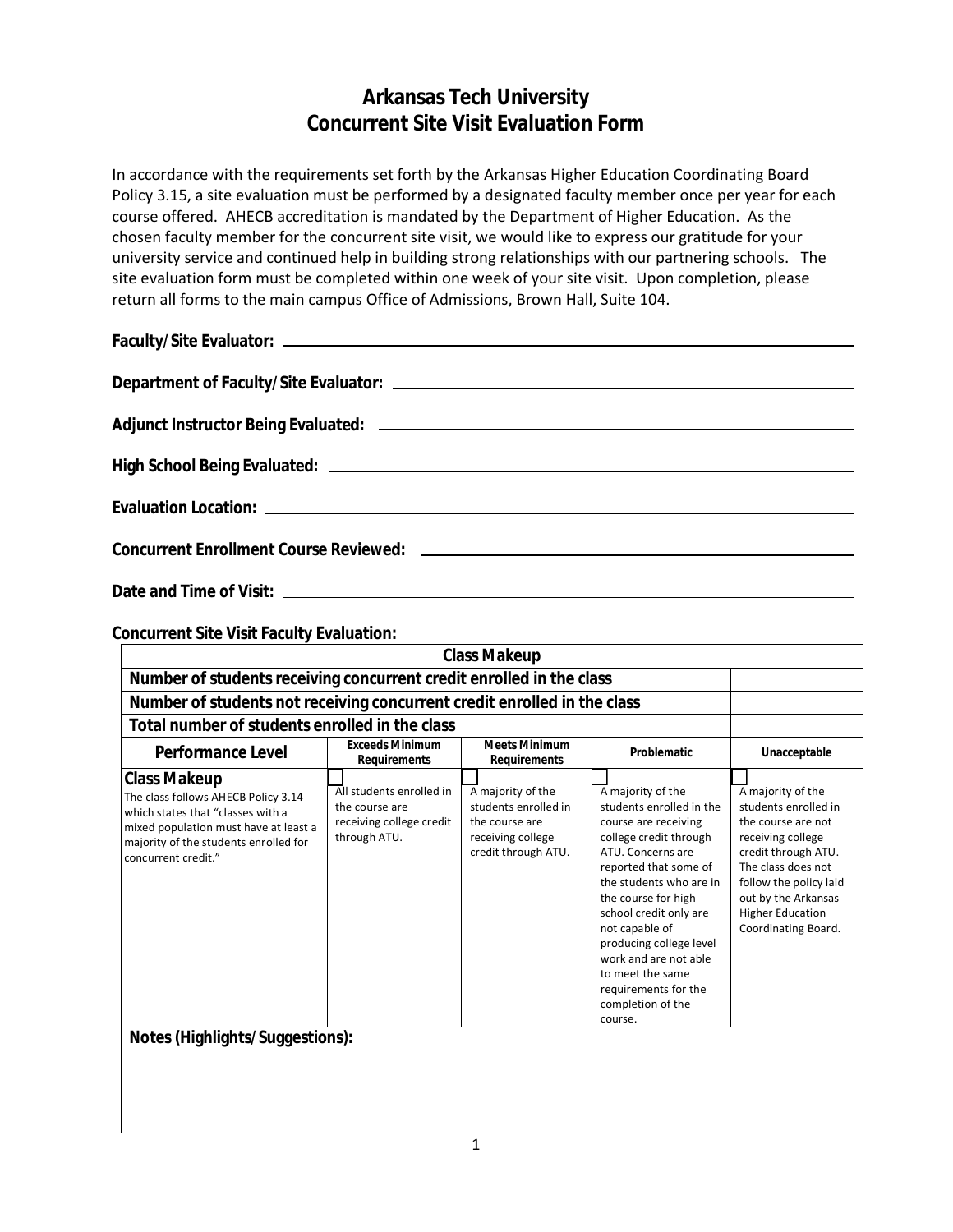| <b>Performance Level</b>                                                                                                                                                                                                                                                                                                                                                                               | <b>Exceeds Minimum</b><br><b>Requirements</b>                                                                                                                 | <b>Meets Minimum</b><br><b>Requirements</b>                                                                                                                                                          | Problematic                                                                                                                             | Unacceptable                                                                                                                                           |
|--------------------------------------------------------------------------------------------------------------------------------------------------------------------------------------------------------------------------------------------------------------------------------------------------------------------------------------------------------------------------------------------------------|---------------------------------------------------------------------------------------------------------------------------------------------------------------|------------------------------------------------------------------------------------------------------------------------------------------------------------------------------------------------------|-----------------------------------------------------------------------------------------------------------------------------------------|--------------------------------------------------------------------------------------------------------------------------------------------------------|
| <b>Instructional Delivery</b>                                                                                                                                                                                                                                                                                                                                                                          |                                                                                                                                                               |                                                                                                                                                                                                      |                                                                                                                                         |                                                                                                                                                        |
| Content is delivered in such a way<br>that students are able to retain and<br>apply that content.<br>Consider the effectiveness of:<br>Resources provided to aid<br>in learning<br>Questions asked to gauge<br>$\bullet$<br>learning<br>Hands-on applications of<br>concepts<br>Quantity and complexity of<br>information delivered (too<br>much/too little)<br><b>Notes (Highlights/Suggestions):</b> | Instructional delivery<br>methods effectively<br>engage students in<br>such a way that they<br>are able to effectively<br>retain and apply the<br>content.    | Instructional delivery<br>methods engage<br>motivated students in<br>such a way that they<br>are able to effectively<br>retain and apply the<br>content; less<br>motivated students<br>may struggle. | Instructional delivery<br>methods make it<br>challenging for even the<br>most motivated<br>students to retain and<br>apply the content. | Instructional delivery<br>methods are<br>significantly<br>ineffective, seriously<br>affecting students'<br>ability to retain and<br>apply the content. |
| <b>Graded Coursework and Materials</b>                                                                                                                                                                                                                                                                                                                                                                 |                                                                                                                                                               |                                                                                                                                                                                                      | Yes                                                                                                                                     | No                                                                                                                                                     |
| Instructor has provided the evaluator with a sufficient amount of graded material                                                                                                                                                                                                                                                                                                                      |                                                                                                                                                               |                                                                                                                                                                                                      |                                                                                                                                         |                                                                                                                                                        |
|                                                                                                                                                                                                                                                                                                                                                                                                        | <b>Exceeds Minimum</b>                                                                                                                                        | <b>Meets Minimum</b>                                                                                                                                                                                 |                                                                                                                                         |                                                                                                                                                        |
| <b>Performance Level</b>                                                                                                                                                                                                                                                                                                                                                                               | <b>Requirements</b>                                                                                                                                           | <b>Requirements</b>                                                                                                                                                                                  | Problematic                                                                                                                             | Unacceptable                                                                                                                                           |
| <b>Graded Coursework</b><br>The graded coursework mirrors ATU's<br>main campus counterpart. Graded<br>material would include, but is not<br>limited to, homework, papers,<br>portfolios, labs, quizzes, tests, etc.                                                                                                                                                                                    | Coursework and<br>grades mirror ATU's<br>counterpart.                                                                                                         | Coursework and<br>grades are similar to<br>ATU's counterpart.                                                                                                                                        | Coursework and grades<br>loosely resemble ATU's<br>counterpart.                                                                         | Coursework and<br>grades deviate from<br>ATU's counterpart in<br>that the material is<br>not being addressed<br>or appropriately<br>graded.            |
| <b>Performance Level</b><br><b>Field/Discipline Knowledge</b><br><b>Applied to Teaching</b><br>It is noticeable through the<br>observation of the course that the<br>instructor keeps up to date within the<br>industry through discipline-specific<br>professional development,                                                                                                                       | <b>Exceeds Minimum</b><br><b>Requirements</b><br>Instructor is current<br>within the industry and<br>appropriately applies<br>that knowledge to the<br>class. | <b>Meets Minimum</b><br><b>Requirements</b><br>Instructor is current<br>within the industry<br>and occasionally<br>applies that<br>knowledge to the<br>class.                                        | Problematic<br>Instructor is current<br>within the industry, but<br>rarely applies that<br>knowledge to the class.                      | Unacceptable<br>Instructor is not<br>current within the<br>industry and teaches<br>material that is not up<br>to date with current<br>trends.          |
| involvement in that field, or by other<br>means. The instructor applies that<br>knowledge to the class appropriately.<br><b>Notes (Highlights/Suggestions):</b>                                                                                                                                                                                                                                        |                                                                                                                                                               |                                                                                                                                                                                                      |                                                                                                                                         |                                                                                                                                                        |
|                                                                                                                                                                                                                                                                                                                                                                                                        |                                                                                                                                                               |                                                                                                                                                                                                      |                                                                                                                                         |                                                                                                                                                        |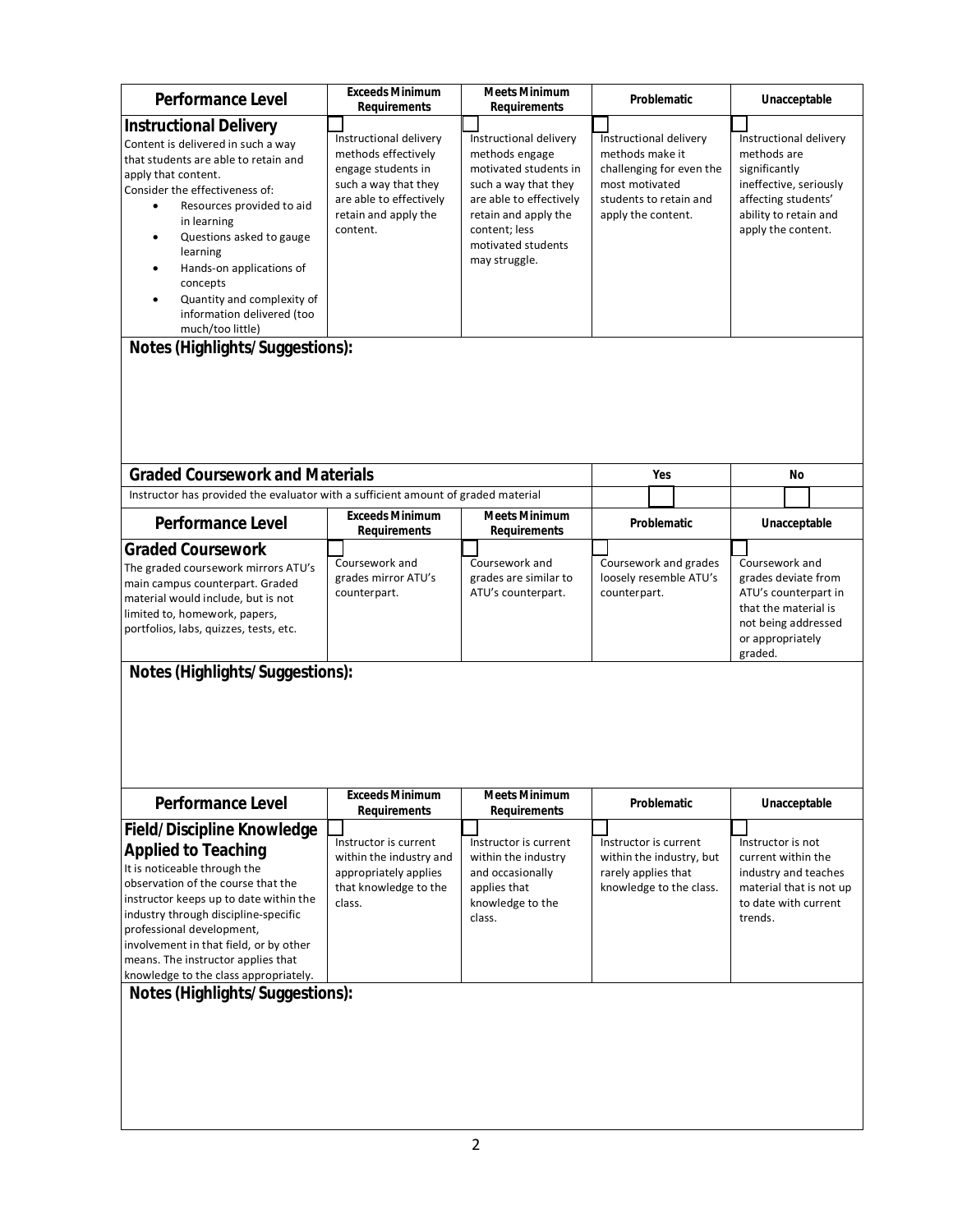| <b>Performance Level</b>                   | <b>Exceeds Minimum</b><br><b>Requirements</b> | <b>Meets Minimum</b><br><b>Requirements</b> | Problematic                                    | Unacceptable                                |
|--------------------------------------------|-----------------------------------------------|---------------------------------------------|------------------------------------------------|---------------------------------------------|
| <b>Classroom Management</b>                |                                               |                                             |                                                |                                             |
| Students behave in a way that is           | Students are                                  | Most students are                           | Few students are                               | Students are not                            |
| reflective of the ATU Concurrent           | enthusiastically                              | engaged in relevant                         | actively engaged in                            | engaged in relevant                         |
| Student Handbook and the instructor        | engaged in relevant                           | course activities and                       | relevant course                                | course activities and                       |
| maintains a positive and professional      | course activities and                         | are behaving                                | activities, and/or                             | are not behaving                            |
| learning environment.                      | are behaving                                  | appropriately; the                          | behaving appropriately;                        | appropriately; the                          |
|                                            | appropriately; the                            | instructor is dealing                       | the teacher's efforts to                       | teacher is doing little                     |
|                                            | instructor creates a<br>constructive learning | effectively with those<br>who are not.      | manage student<br>behavior are not             | to manage their<br>behavior.                |
|                                            | environment.                                  |                                             | effective.                                     |                                             |
| <b>Notes (Highlights/Suggestions):</b>     |                                               |                                             |                                                |                                             |
|                                            |                                               |                                             |                                                |                                             |
| <b>Performance Level</b>                   | <b>Exceeds Minimum</b>                        | <b>Meets Minimum</b>                        | Problematic                                    | Unacceptable                                |
|                                            | <b>Requirements</b>                           | <b>Requirements</b>                         |                                                |                                             |
| <b>Facilities/Equipment</b>                |                                               |                                             | Students have limited                          |                                             |
| Instructor utilizes appropriate            | Students have access<br>to resources and a    | Students have access<br>to resources and a  | access to resources                            | Students do not have<br>access to resources |
| instructional resources including          | sufficient number of                          | sufficient number of                        | and computers OR                               | and computers.                              |
| computers in conjunction with the          | computers that are up-                        | computers that are                          | they are outdated.                             |                                             |
| material being taught in the<br>classroom. | to-date.                                      | satisfactory for the                        |                                                |                                             |
|                                            |                                               | course.                                     |                                                |                                             |
|                                            |                                               |                                             |                                                |                                             |
| <b>Performance Level</b>                   | <b>Exceeds Minimum</b><br><b>Requirements</b> | <b>Meets Minimum</b><br><b>Requirements</b> | <b>Problematic</b>                             | Unacceptable                                |
| <b>Textbooks/Class Material</b>            |                                               |                                             |                                                |                                             |
| Instructor utilizes appropriate            | The instructor is                             | The instructor is                           | The instructor is                              | The instructor is not                       |
| instructional resources including          | teaching material from                        | teaching from an ATU                        | teaching from an                               | using a textbook OR                         |
| approved textbooks OR material in          | the same textbook OR                          | department approved                         | outdated textbook OR                           | material that has been                      |
| conjunction with what is being taught      | material used in ATU                          | textbook OR material                        | material that does not                         | approved by the ATU                         |
| in the classroom.                          | main campus courses.                          | that aligns with what is                    | align with the content                         | department head.                            |
|                                            |                                               | used in ATU main                            | of what is used in ATU<br>main campus courses. |                                             |
| <b>Notes (Highlights/Suggestions):</b>     |                                               | campus courses.                             |                                                |                                             |
|                                            |                                               |                                             |                                                |                                             |
|                                            |                                               |                                             |                                                |                                             |
|                                            |                                               |                                             |                                                |                                             |
|                                            |                                               |                                             |                                                |                                             |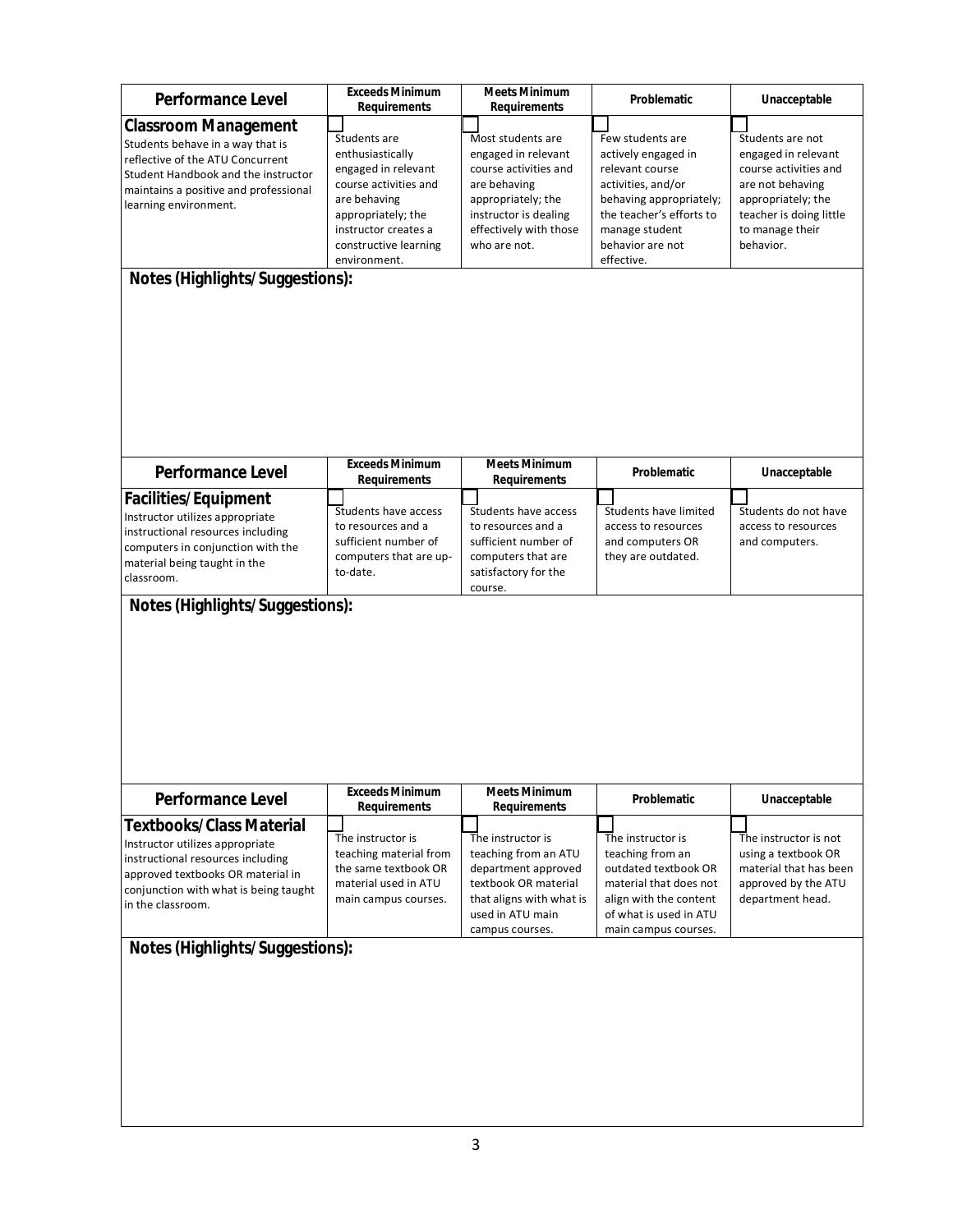| <b>Performance Level</b>                                                                                                                                                                                        | <b>Exceeds Minimum</b><br><b>Requirements</b>                                                                                                                                                             | <b>Meets Minimum</b><br><b>Requirements</b>                                                                                                                                                          | <b>Problematic</b>                                                                                                                                                                                                 | Unacceptable                                                                                                                                                                                                                |
|-----------------------------------------------------------------------------------------------------------------------------------------------------------------------------------------------------------------|-----------------------------------------------------------------------------------------------------------------------------------------------------------------------------------------------------------|------------------------------------------------------------------------------------------------------------------------------------------------------------------------------------------------------|--------------------------------------------------------------------------------------------------------------------------------------------------------------------------------------------------------------------|-----------------------------------------------------------------------------------------------------------------------------------------------------------------------------------------------------------------------------|
| <b>Course Consistency</b><br>The course is consistent with the ATU<br>main campus counterpart. The<br>delivery and content is being<br>administered at the university level.<br>Notes (Highlights/Suggestions): | The course is being<br>taught in a way that is<br>consistent with the<br>ATU main campus<br>counterpart. The<br>instructor's delivery<br>and content is being<br>administered at the<br>university level. | The course is being<br>taught in a way that is<br>similar to the ATU<br>main campus<br>counterpart. The<br>instructor's delivery<br>and content will<br>sometimes vary from<br>the university level. | The course is being<br>taught in a way that is<br>inconsistent with the<br>ATU main campus<br>counterpart. The<br>instructor's delivery<br>and content is rarely<br>being administered at<br>the university level. | The course is not<br>being taught in a way<br>that is consistent with<br>the ATU main campus<br>counterpart. The<br>instructor's delivery<br>and content is<br>insufficient to be<br>considered at the<br>university level. |

**This space is available for you to summarize your experience during your site visit.**

**Any concerns that you feel are prohibitive to the class being administered at the university level that** 

| need to be addressed: |
|-----------------------|
|                       |
|                       |
|                       |
|                       |
|                       |
|                       |
|                       |
|                       |
|                       |
|                       |
|                       |
|                       |
|                       |
|                       |
|                       |
|                       |
|                       |
|                       |
|                       |
|                       |
|                       |
|                       |
|                       |
|                       |
|                       |